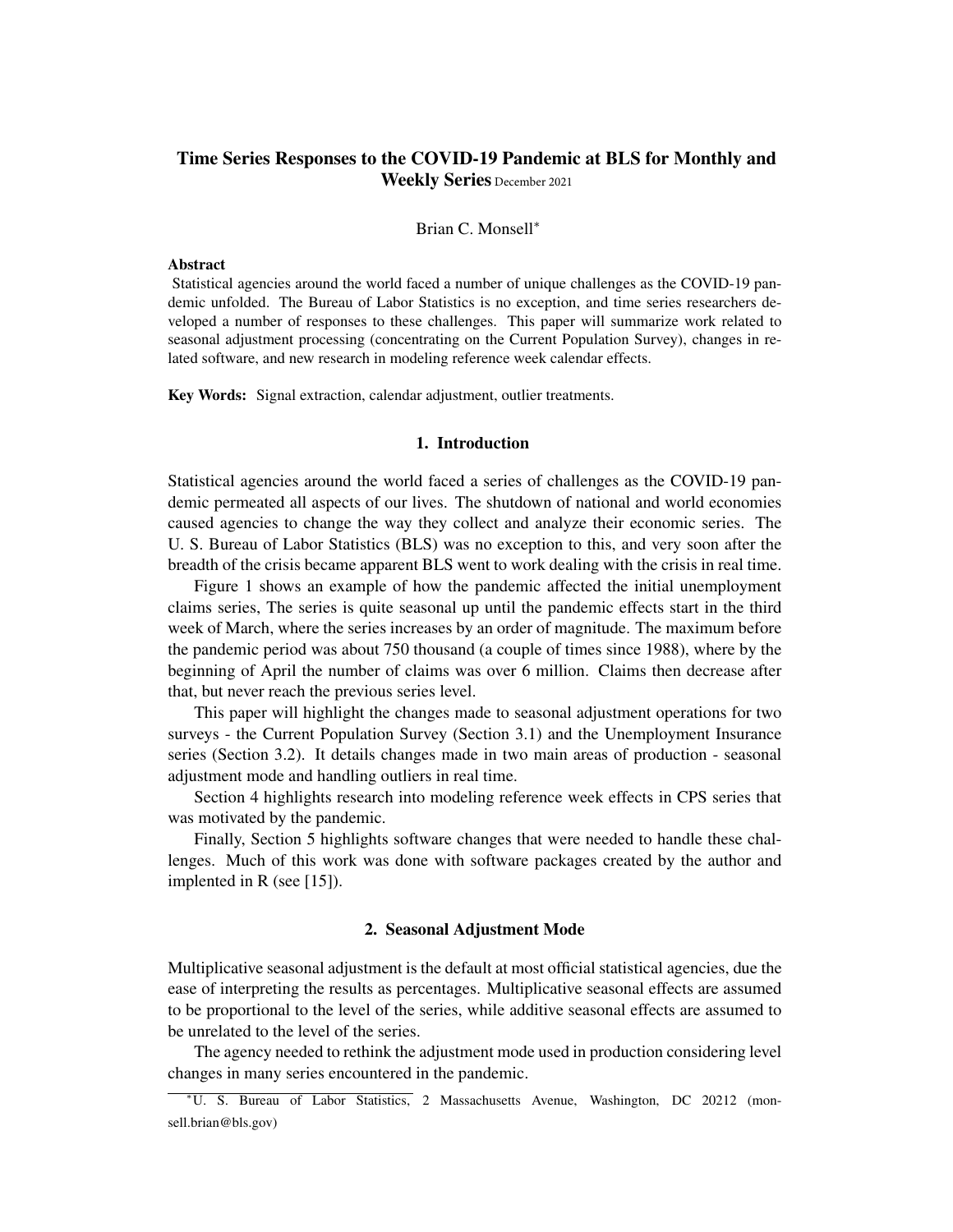

Figure 1: Initial Claims for Unemployment Insurance

Seasonality was likely to be overwhelmed by abnormally large level shifts clearly visible in the unadjusted series without the need for seasonal adjustment. Multiplicative seasonal adjustment, by magnifying seasonal variation, can obscure rather than reveal underlying movements in the series in the presence of large level shifts. This can lead to under-adjustments during periods of high seasonality and over-adjustments during periods of low seasonality. For additive seasonal adjustment, the magnitude of seasonal variation will be much smaller relative to the level of the series.

Figure 2 shows a simulation illustrating the effect of a large level shift in U.S. unemployment on the multiplicative and additive seasonal adjustments generated for the affected series. A rise of about 20 million was simulated in March 2019 that persists to the end of the series in December 2019 (the actual CPS increase was 15.9 million for April 2020 due to the pandemic). Multiplicative adjustments show deviation of 1-2 million from the unadjusted series compared to a median of 400,000 for the last 10 years. This shows the potential for significant distortion in the seasonally adjusted series.

### 3. BLS Series

BLS publishes thousands of seasonally adjusted time series every month or quarter, including:

- National, state, and metro employment and unemployment numbers
- Consumer and Producer Price Indexes (CPI and PPI)
- Job Openings and Labor Turnover

Another set of series that gets a lot of attention is the Unemployment Insurance series, that are published weekly. BLS does not publish the unemployment insurance data, but does compute the seasonal adjustment factors for this data.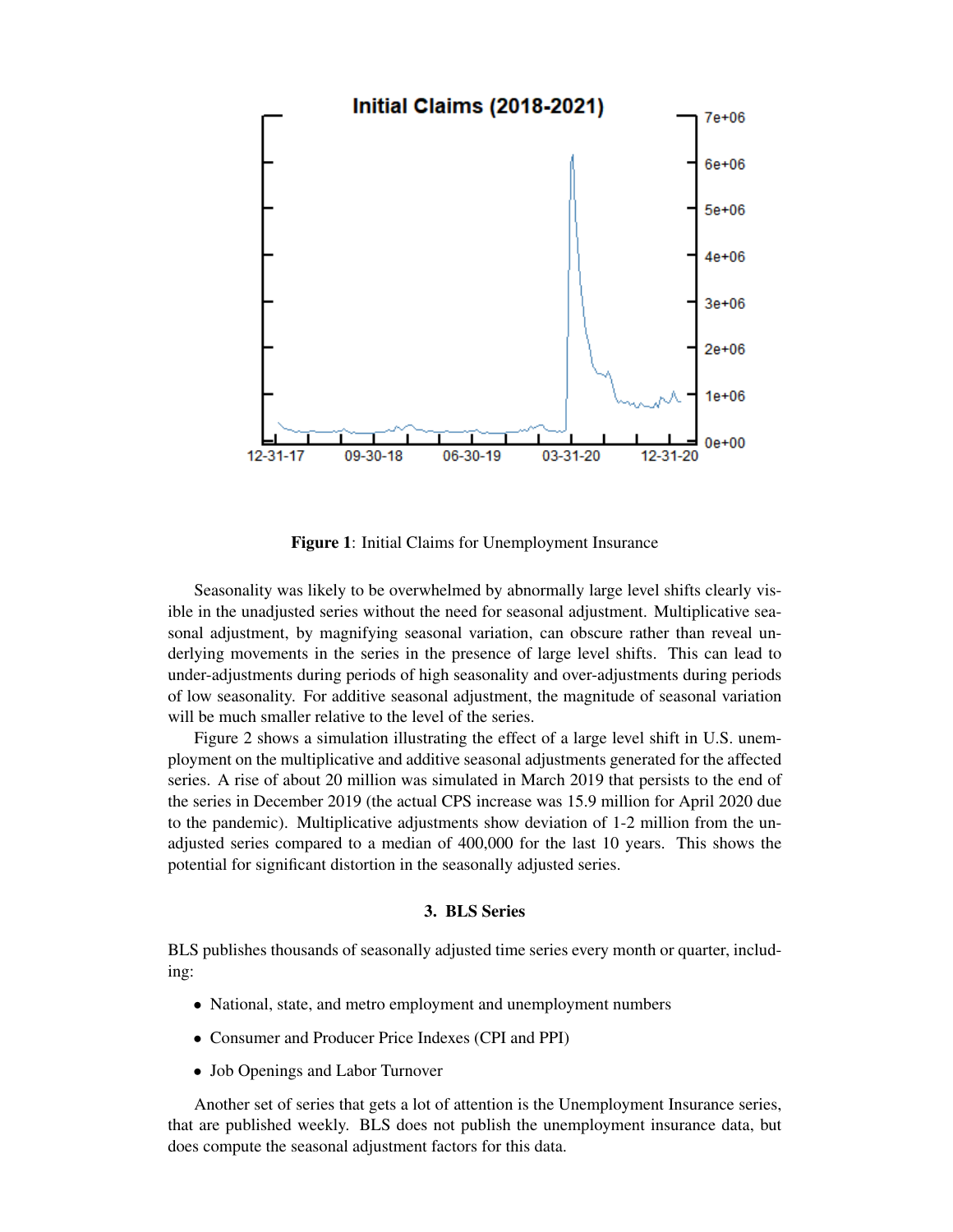

Simulated Effect of Large Level Shift in U.S. Unemployment

Figure 2: Simulated Effect of Large Level Shift in U.S. Unemployment

We will focus the Current Popultation Survey (CPS) and the Unemployment Insurance series  $(UI).<sup>1</sup>$ 

### 3.1 Current Population Survey (CPS)

This section considers the Current Population Survey, a Labor Force survey conducted by the U.S. Census Bureau for the Bureau of Labor Statistics. BLS publishes 163 monthly and quarterly national series from this survey that are directly adjusted with X-11 (for 142 series) and SEATS (for 21 series).

CPS statisticians decided to use a technique suggested in [11], a paper that details techniques that proved useful for generating seasonal adjustments at the US Census Bureau during the Great Recession. It suggests that a sequence of AO (point) outliers be fit to advancing data. These outliers are kept in the model if they exceed a user-specified critical value in absolute value. <sup>2</sup>

For each CPS series, an AO outlier was added to the model for the most recent month, and the regARIMA model was estimated to generate the t-statistic for that outlier. This outlier would be added to the model when the absolute value of the t-statistic is greater than 2. In addition, if the series examined was seasonally adjusted multiplicatively at the start of the pandemic, the adjustment mode is changed to additive adjustment (and the model is fit to the original series, not the log transformed series) at the first instance of an AO outlier in the incoming series during the pandemic period.

Figure 3 shows a bar chart of the number of AO outliers identified over the first 8 months of the pandemic for monthly CPS series. Note that the number of outliers peaks in April and slowly taper off from there.

<sup>1</sup>Another paper [17] details the challenges of modeling and seasonally adjusting the Local Area Unemployment Statistics (LAUS) series, which consists of about a thousand labor force series, during the pandemic.

<sup>&</sup>lt;sup>2</sup>Note that X-13ARIMA-SEATS has implemented sequence AO (point) and LS (level change) outlier regressors to help implement this technique, and added the tlimit argument to set the critical value used to remove individual outliers added by the sequence regressor.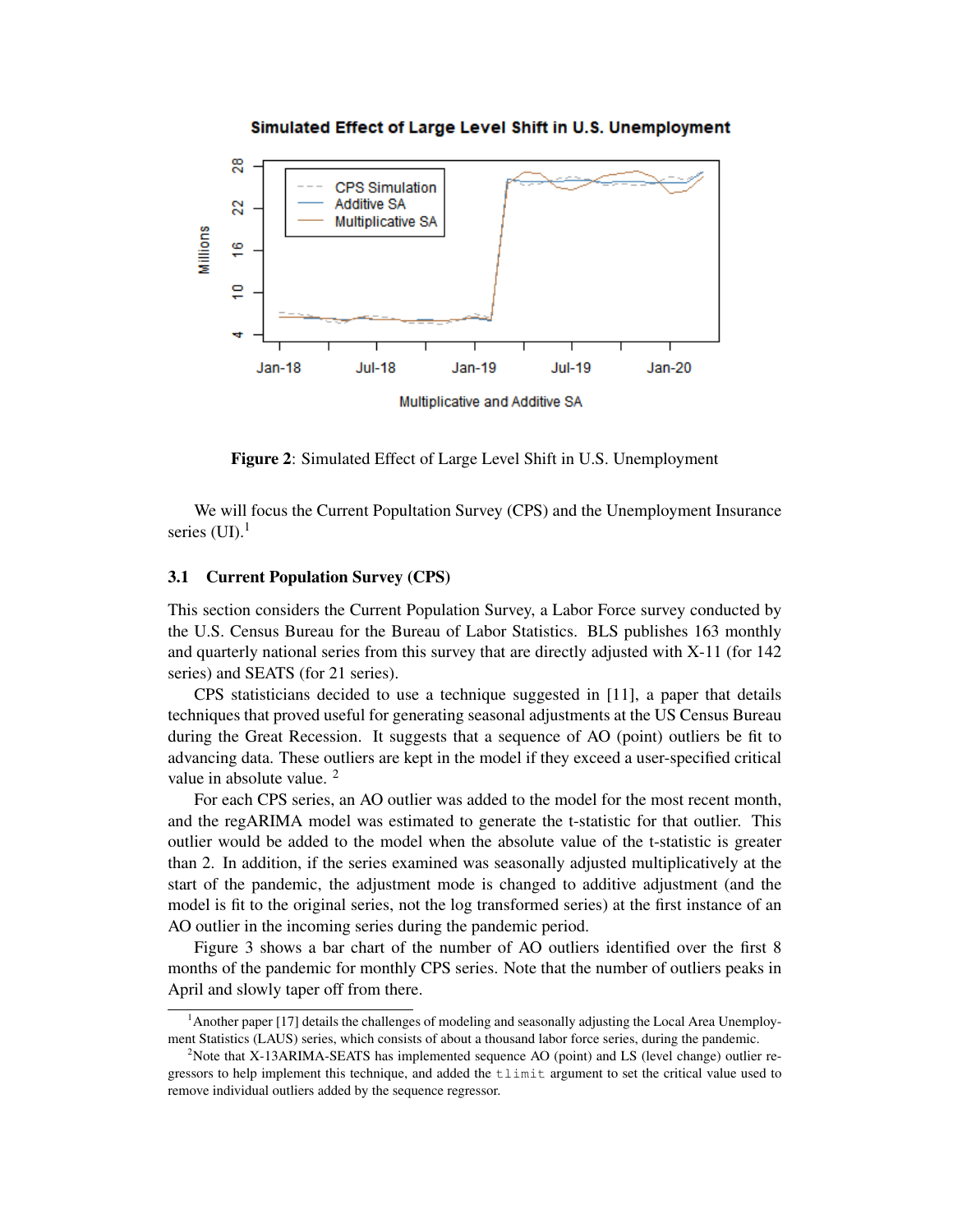

Number of Outliers Used for CPS Monthly Series

Figure 3: AO Outlier Distribution for CPS Series, March 2020 - October 2020

# *3.1.1 Annual Review*

Every year, statisticians review the seasonal adjustment and modeling options for each of the series to determine if they need to be changed for the coming year. During the pandemic period extra care was taken to determine if a more parsimonious outlier set could be found for the pandemic period up to December of 2020.

The general procedure was to use X-13ARIMA-SEATS' automatic outlier identification procedure over the entire series to look for outliers.<sup>3</sup> The outlier analysis was performed over the entire series, rather than just the pandemic period, to account for the change from using the log transformation to no transformation. All outlier types were used in this examination - point (AO) outliers, which captures an outlier in a single observation; level change (LS) outliers, which captures a change in the level of the series; and temporary change (TC) outliers; which captures an effect that rises and then exponentially decreases over time. Figure 4 shows the regressor used to estimate each type of outlier.

The resulting outlier sets were visually examined and updated as necessary - a few series needed their outlier sets adjusted early in the pandmemic to maintain the level of the pre-pandemic series.

Figure 5 shows the number of each type of outlier identified for monthly CPS series over the months examined. Note that the identification of LS and TCs are most prevalent early in the pandemic to handle the change in level.

After annual review, the CPS production system continued to check for AO outliers for each incoming observation. As the economy opens with COVID-19 restrictions being removed, BLS statisticians to be cautious about flagging too many observations as AO outliers. So early in 2021, the outlier critical value used to check the incoming AO outliers was changed from 2 to 3.32. This was derived using an algorithm developed in [10] to determine the critical value based on the length of the series being tested.

<sup>&</sup>lt;sup>3</sup>For more information on the automatic outlier identification procedure used in X-13ARIMA-SEATS see [7] and [18].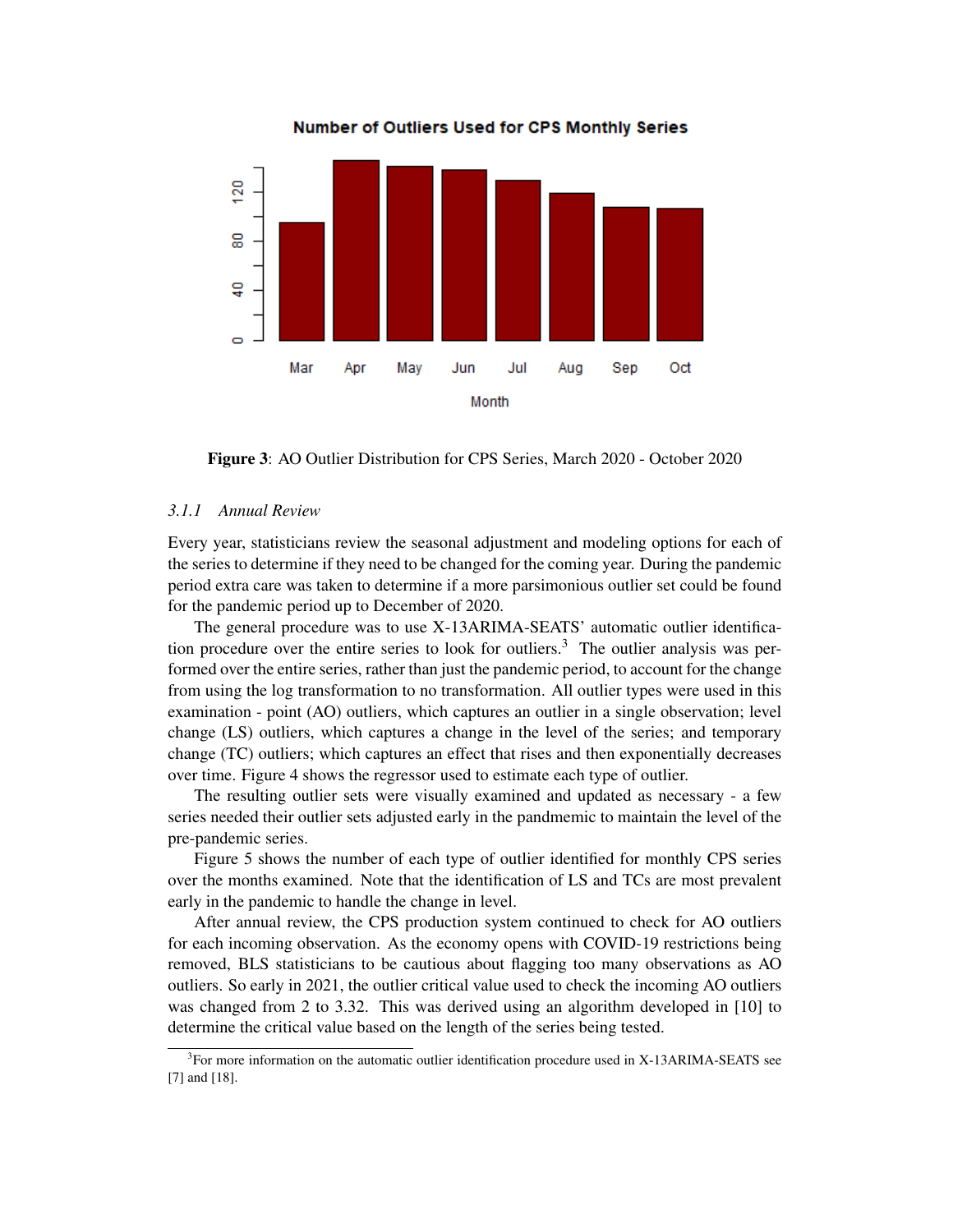

Figure 4: All Outlier Types

### 3.2 Unemployment Insurance (UI)

This section describes the work done with the US Unemployment Insurance (UI) series. One of the series, Initial Claims (IC), is one of the timeliest macroeconomic data published for the labor market.

BLS seasonally adjusts these data as a service to the Employment and Training Administration of the U.S. Department of Labor, which collects the data from the State Unemployment Insurance systems. For more information on how this data is collected, consult Section 3.1 of [6]; general information about how the series is seasonally adjusted is given in [1].

BLS normally uses multiplicative projected seasonal factors estimated using the Cleveland method ([5]), which estimates weighted regressions of trigonometric seasonal terms for each year of the series, and uses a Fortran implementation developed by William Cleveland with modifications made by BLS called MoveReg (see [3] and [4]).

As we saw before, both UI series were hugely affected by the Covid-19 pandemic. The reaction to the official adjustments was swift. The best example of this was [9], a blog post titled "Beware of Seasonal Adjustment", where the authors warn "The multiplicative approach does not work well with [recent initial jobless claims] . . . economists should just look at the raw data before any seasonal adjustment".

Given this, a priority was given to replace the multiplicative projected factors with additive factors. The MoveReg program needed to be revised to allow additive seasonal adjustment, among a number of other changes that are documented in Section 5. As with the CPS series, additive outliers were added for each week of the pandemic period as described in [11] and with these addional outlier terms additive factors could be generated. The AO outliers in the pandemic period were extremely significant.

After discussions with the Department of Labor, a new set of additive seasonal adjustments were provided in August of 2020, changing the official adjustments.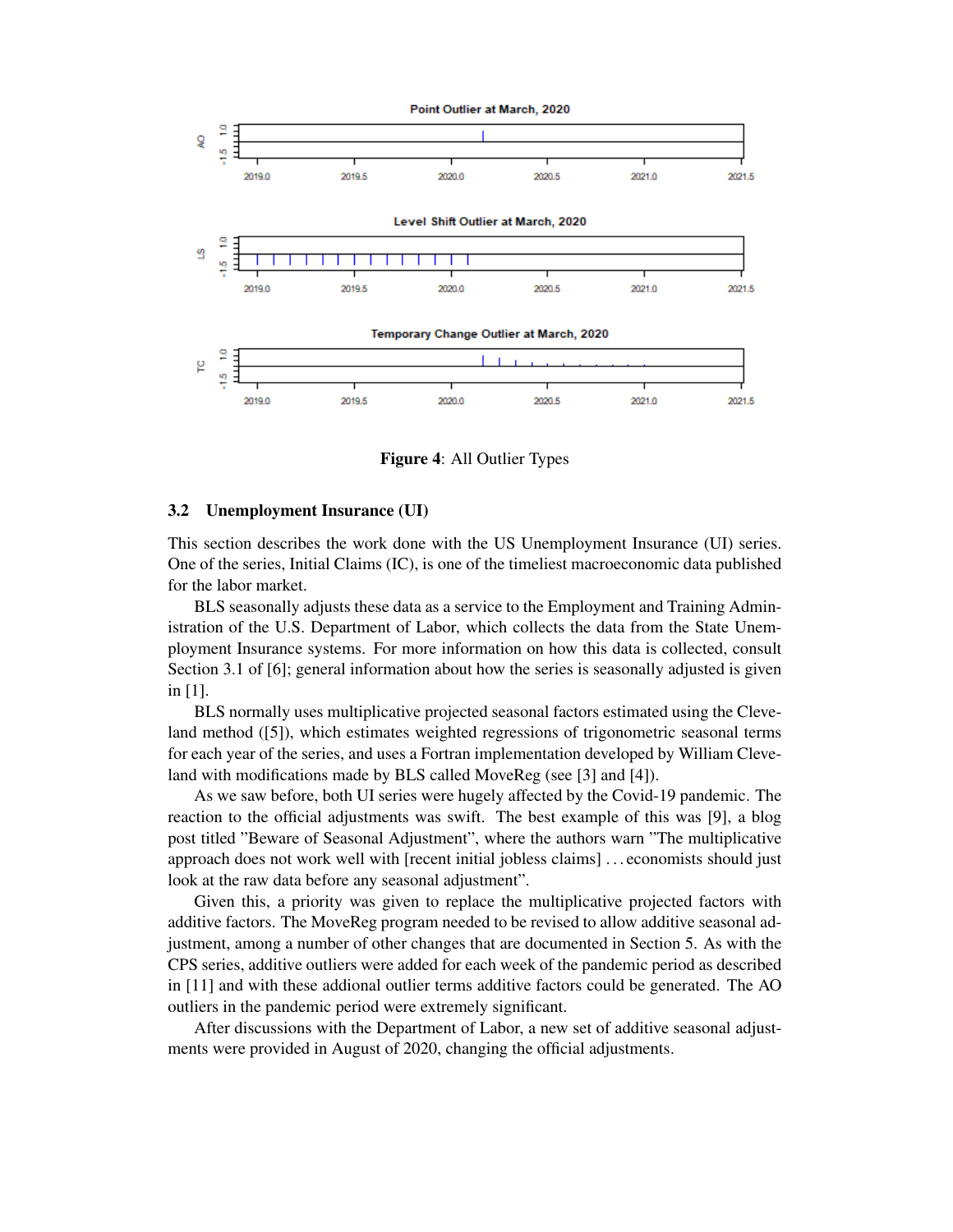

# Number of Outliers Used for CPS Monthly Series After Review

Figure 5: Final Outlier Distribution for CPS Series, March 2020 - December 2020

# *3.2.1 Annual Review*

In the annual review of the UI series, we fit various models to the two claims series looking for a more parsimonious outlier set to use to generate projected factors for 2021. The default set of AO outllers these alternative outlier sets were compared to is given in Table 1.

To identify an outlier set for weekly series, an R package for high-frequency time series developed by Jean Palate of the Bank of Belgium (see [14]) was utilized. This module will be included in a future version of Jdemetra+ (see [8]). An automatic outlier identification option within the fractional airline modeling routines of the package was utilitzed with a critical value derived from the algorithm in [10]. Additional outlier sets were generated by including a temporary change (TC) outlier in the 13th week of 2020 before automatic outlier identification. The decay rate for the TC was derived to be  $0.7^{(12/52.17857)} = 0.92125$ , similar to what is done in X-13ARMA-SEATS.

Figure 6 is a plot of seasonal adjustments of Initial Claims, using additive and multiplicative modes, including two different outlier sets identified by the automatic outlier routine in [14] - one using level shifts for selected observations in the pandemic period (see Table 2 for this set of outliers fit to the original series), and another with a TC included in the 13th week of 2020 along with many level shifts (see Table 3 for this set of outliers fit to the original series). Note how the multiplicative adjustments underestimate the peak of the pandemic in late March of 2020 and overestimate the level of the adjusted series after that. The additive seasonal adjustments follow the level of the original series, and it is difficult to differentiate between the two outlier adjustments.

## 4. Reference Week Holiday Regressors

Several BLS series measure hours at work or average duration at work for a given industry. Often the presence of a holiday in the reference week of a survey depresses the number of hours worked for a given month. So it is useful to try and capture that effect.

A survey's reference week for a given month is the week that contains the 12th of the month. The week is assumed to start on Sunday. This is true for many surveys EXCEPT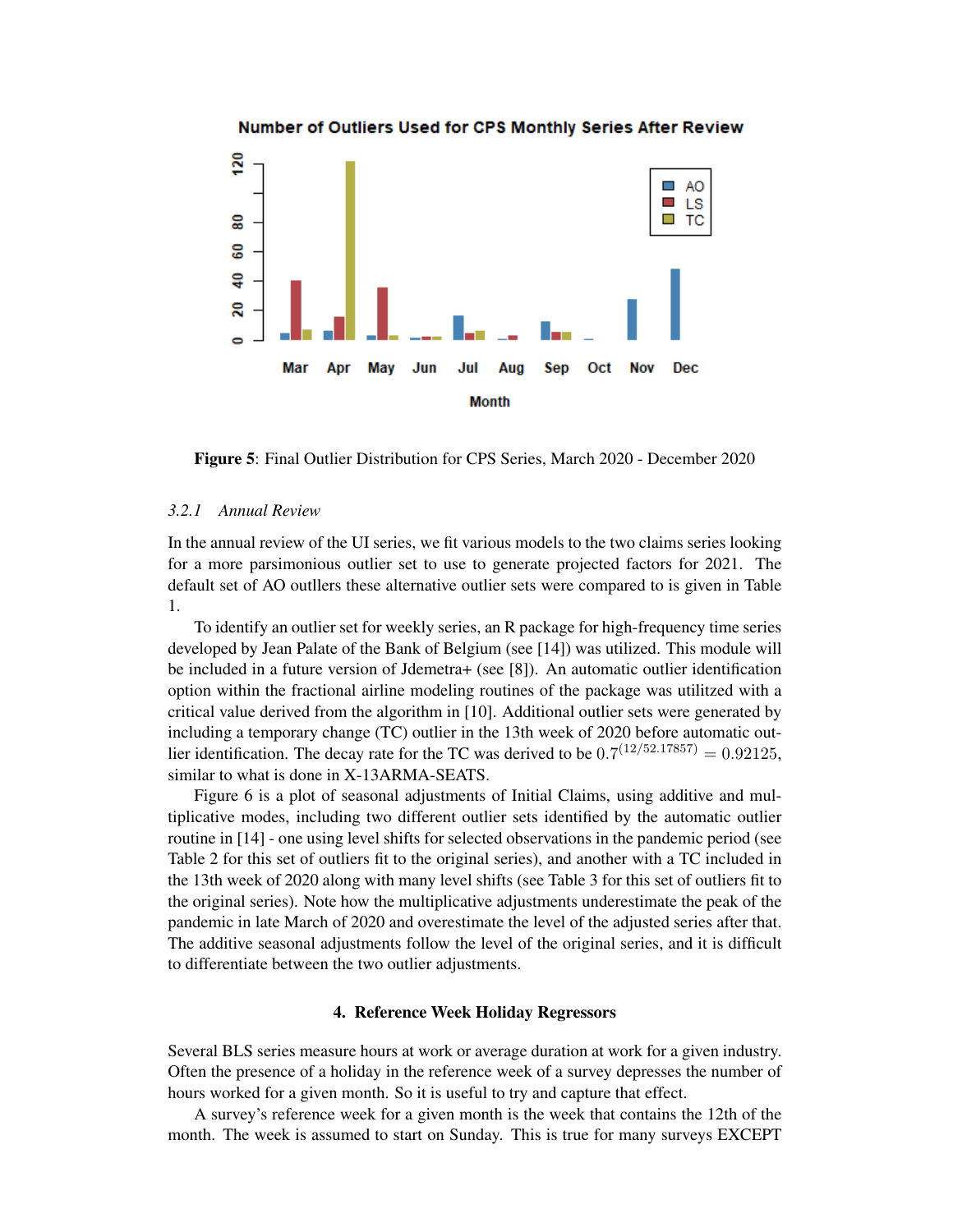

Figure 6: Initial Claims, MoveReg Seasonal Adjustments

for November and December. For December, the reference week is moved back one week if the week that contains December 5th is entirely within December. For November (since 2006), the reference week is moved back one week if Thanksgiving falls on the week that contains November 19th. The reference week can also be moved back if the Census Bureau determines there is not enough processing time before the interview week in December.

There are five major US holidays that have dates that fall within the reference week:

- Good Friday,
- Easter,
- Labor Day,
- Columbus Day, and
- Veteran's Day.

Traditionally, these effects were handled with separate point outliers at each occurance of a holiday in a reference week. It was felt that this would allow the individual instances of the holiday to be estimated separately and therefore be more flexible. I will refer to this as the individual effect method. Table 4 shows the regARIMA model for the CPS series Total Actual Hours at Work starting in January 2003 through December of 2019. The series is not transformed, and the ARIMA part of the model is the airline model -  $(011)(011)_{12}$ . There are 35 regressors representing the 5 holidays given above. Table 5 shows chi-squared tests for each of the sets of regressors and the regressors as a whole - all the holidays are significant at the 5 percent level except for Columbus Day, and the set of user-defined regressors are significant as a whole.

During the pandemic, it is impossible to separate the pandemic effect from the reference week effect; you cannot have a point outlier for the pandemic and a point outlier for the reference week effect for the same month. A different approach was needed.

It was decided to try an approach we are calling grouped reference week regressors. Each holiday is grouped into its own regressor, rather than expressed as separate point outliers.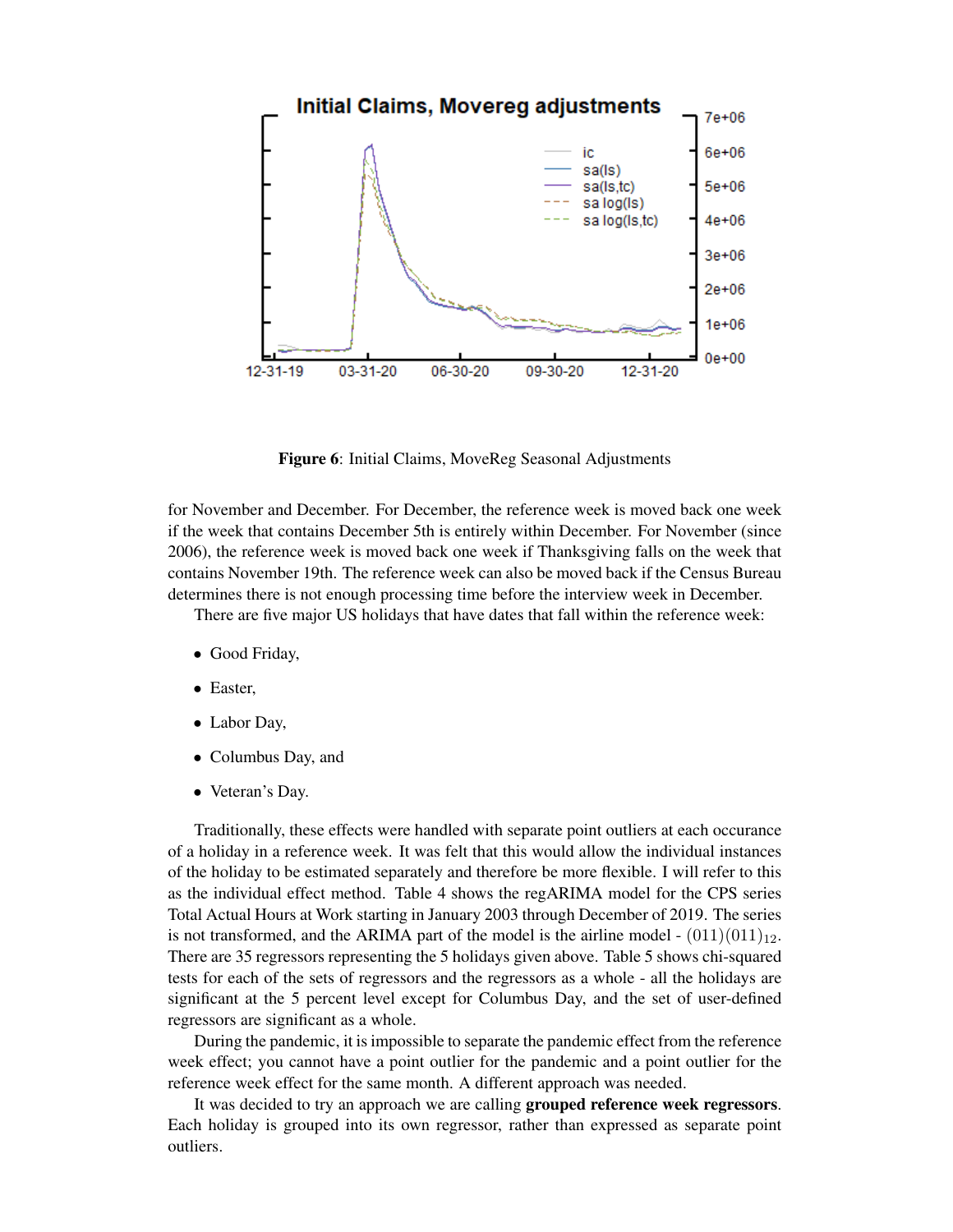For Good Friday, one can define a grouped reference week regressor  $GF_t$  for month t where

$$
GF_t = \begin{cases} 1 & \text{if the reference week for month } t \text{ contains the Good Friday holiday,} \\ 0 & \text{otherwise.} \end{cases}
$$

Grouped reference week regressors can be defined for Easter and Labor Day in the same way.

For Columbus Day and Veteran's Day, the holiday is almost always in the usual reference week, so for these holidays the grouped reference week effect is keyed off whether the references week does not contain the holiday. So one can define a Columbus Day grouped reference week regressor  $CD_t$  for month t where

 $CD_t =$  $\int$  1 if the reference week for month t does not contain the Columbus Day holiday, 0 otherwise

A similar construction can be used for Veteran's Day.

Table 6 shows the regARIMA model for the CPS series Total Actual Hours at Work with the grouped reference week regressors. Again, the series is not transformed, and the ARIMA part of the model is the airline model -  $(011)(011)_{12}$ . The added holiday effects are very significant - all the t-statistics are significant, and the overall chi-squared test is significant (1070.32 with 5 degrees of freedom, p-value =  $0.00$ ).

One could redefine the individual regressors for Columbus Day and Veteran's Day in the same way as above, essentially reversing those two holidays. Table 7 shows the regARIMA model for the CPS series Total Actual Hours at Work for this configuration, and Table 8 shows the results of chi-square tests for the user-defined regressors - all of the groups are significant.

Another method that incorporates reference weeks into a modeling framework is to model the number of days between reference weeks. This technique is documented in [2], and is used to model this effect for several employment series. As this type of regression is already in use at BLS, it was included in this analysis.

### 4.1 Example: CPS At Work Series

The four reference week models listed above were fit to the pre-pandemic period (before 2020) for a set of CPS at work series, shown in Table 9. Each set of regressors (4-5 week regressors, individual (point outlier) reference week regressors, individual reference week regressors with Columbus Day and Veteran's Day reversed, and grouped reference week regressors) to the base regARIMA model for the individual series, and generates the AICC for the model fit with each set of reference week regressors

Table 10 shows that grouped reference week regressors were preferred to both the 4/5 and individual reference week regressors by AICC. In addition, the grouped and individual reference week coefficients were consistently significant, based on individual t-tests and grouped chi-square tests.

### 5. Software Changes

Along the way, the software used for seasonal adjustment needed to be revised on the fly to deal with the challenges of the pandemic. I made all the changes listed below for the software used for seasonal adjustment.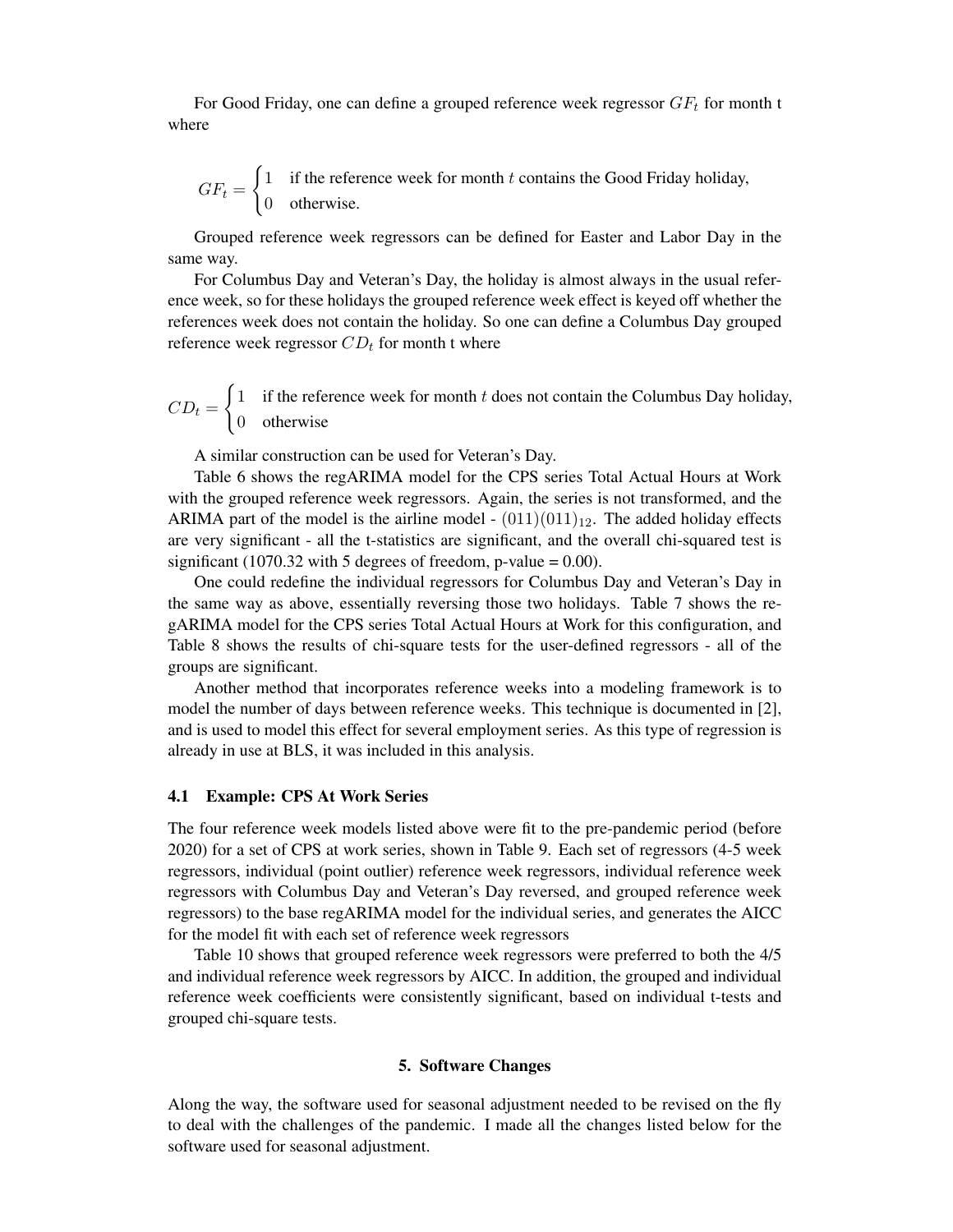For the weekly seasonal adjustment program MoveReg, the software was updated to generate additive seasonal adjustment, and incorporated built-in temporary change (TC) regressors, and allows user to specify the decay rate for the TC regressors. An option was added so that users could specify X-13ARIMA-SEATS style level change regressors. Additionally, the output of the program was changed to allow printing larger numbers in the program output and to facilitate the transfer of signal extraction components to R.

I also created a X-13ARIMA-SEATS research build for BLS, mostly used for the LAUS survey ([17]). There is a change in specifying sequence outlier regressors that provides a flexible end date, so that users would not have to change the end date of the sequence outlier from month to month. For example, to add a sequence of level shift outliers to the regARIMA model from March, 2020 to the end of the series, an analyst can specify LSS2020.Mar-0.0 as one of the regressors specified in the variables argument of the regression spec.

To enable this for sequence LS regressors, the software was changed to allow an LS outlier to be specified for the final observation. Both of these are among the changes in the most recent Census Bureau release of X-13ARIMA-SEATS ([18]).

Recently, I incorporated a new argument into the regression spec that allows users to include temporary change (TC) outliers into the trend component. The default for X-13ARIMA-SEATS is to treat these effects the same as AO (point) outliers, but as LAUS statisticians produce estimates of the trend, it was decided that these effects should be included in the trend component.

In addition, the author has continued developing R packages to support this work and my own research. All routines used to generate reference week regressors can be accessed from the refweekreg package, which generates these regressors for use in the seasonal package (see [16]).

Many useful routines for using Palate's implementation of the fractional airline model  $(14)$ ) were collected into the airutilites package. The appendix of [6] shows an example of how functions from the airutilities and sautilities package to produce a fractional airline model decomposition of the initial claims series with holiday and outlier regressors.

Other packages for producing plots useful to seasonal adjustment analysts and useful utilities, including functions for collecting seasonal adjustment diagnostics and selecting optimal seasonal filters, are briefly described in [12]. Both utilize output from the seasonal package mentioned earlier. These packages can be made available by the author upon request.

### 6. Future Work

For future work, statisticians for many BLS surveys will be looking to see if they can return to normal operations. One of the main issues is the impact of changing the adjustment from additive adjustment back to multiplicative adjustment for those series where this change would be appropriate. It is not clear how fast we'll be able to do this, or how much revision there will be to the historical series. It may be necessary to do a hybrid adjustment - additive adjustment for the early pandemic, multiplicative adjustment going forward. We will assess this during our annual review period.

We will also continue to monitor and test for changes in the outlier specs with a goal of judiciously unwinding the pandemic effects.

For CPS series, we will consider seasonally adjusting more series with SEATS, and will examine using grouped reference week regressors for more series.

For the UI series, we are looking to replace the MoveReg program with one of two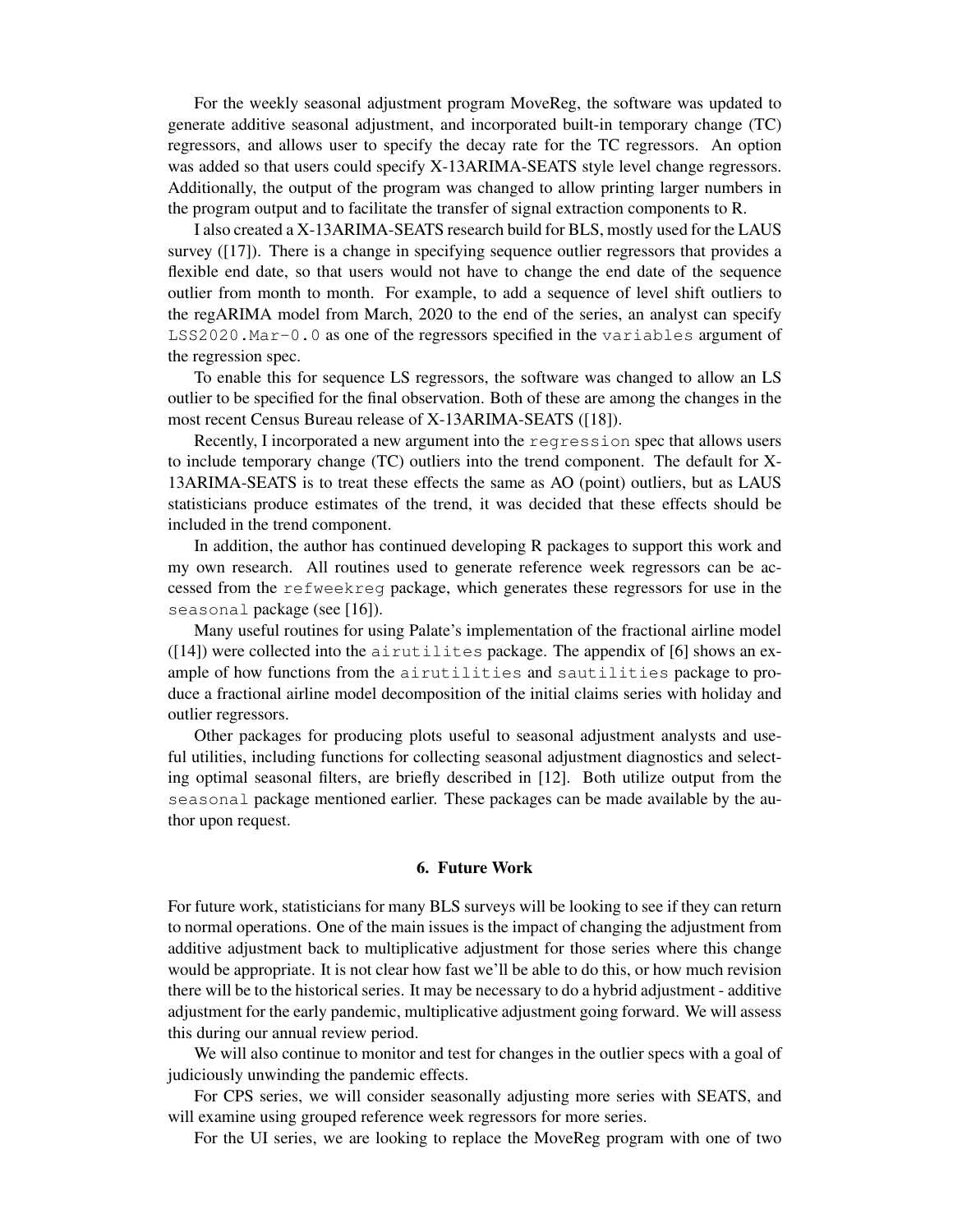potentual methods: a structural time series model in Proc SSM currently under development by Tom Evans of BLS, and the Fractional Airline implementation in R developed by Jean Palate ([13]). A comparison of these methods can be found in [6].

# 7. Acknowledgements

I want to acknowledge the contributions of several people:

- Tom Evans of the Bureau of Labor Statistics, for providing me with the claims data and the source code of MoveReg, as well as helpful discussions of results along the way and comments on drafts of this paper,
- Richard Tiller of the Bureau of Labor Statistics, for providing me with simulation results and helpful discussions,
- William Bell of the U. S. Census Bureau, for helpful conversations on modeling reference week effects, and
- Jean Palate of the Bank of Belgium, for providing me with the preliminary version of their high frequency modeling package implemented in R.

## References

- [1] Bureau of Labor Statistics. Seasonal Adjustment for Weekly Unemployment Insurance Claims, March 2021. https://www.bls.gov/lau/ seasonal-adjustment-for-weekly-unemployment-insurance-claims. htm [Online; posted 24-March-2021].
- [2] S. Cano, P. Getz, J. Kropf, S. Scott, and G. Stamas. Adjusting for a Calendar Effect in Employment Time Series. 1996. BLS Research Paper, U.S. Bureau of Labor Statistics https: //www.bls.gov/osmr/research-papers/1996/pdf/st960190.pdf.
- [3] W. P. Cleveland, T. D. Evans, and S. Scott. *Eurostat Handbook of Seasonal Adjustment*, chapter Weekly Seasonal Adjustment: A Locally-weighted Regression Approach. Eurostat, Luxembourg, 2018.
- [4] W. P. Cleveland, J. Fields, S. Scott, T. Evans, and D. Byun. *MoveReg Guide Version 5.0 (DRAFT)*. U.S. Bureau of Labor Statistics, U.S. Department of Labor, 2020.
- [5] W. P. Cleveland and S. Scott. Seasonal Adjustment of Weekly Time Series with Application to Unemployment Claims and Steel Production. *Journal of Official Statistics*, 23(2):209–221, 2007.
- [6] T. D. Evans, B. C. Monsell, and M. Sverchkov. Review of Available Programs for Seasonal Adjustment of Weekly Data. 2021. In JSM Proceedings, Business and Economic Statistics Section. Alexandria, VA: American Statistical Association.
- [7] D. F. Findley, B. C. Monsell, W. R. Bell, M. C. Otto, and B. C. Chen. New capabilities of the X-12-ARIMA seasonal adjustment program (with discussion). *Journal of Business and Economic Statistics*, 16:127–77, 1998. http://www.census.gov/ts/papers/ jbes98.pdf.
- [8] S. Grudkowska. *JDemetra+ Reference Manual, Version 2.1*. Narodowy Bank Polski, Department of Statistics, Warsaw, Poland, 2016. https://ec.europa.eu/eurostat/ cros/system/files/jdemetra\_reference\_manual\_version\_2.1\_0.pdf.
- [9] K. Heerdt and J. H. Wright. Beware of Seasonal Adjustment, April 2020. https://cfe. econ.jhu.edu/beware-seasonal-adjustment/ [Online; posted 24-April-2020].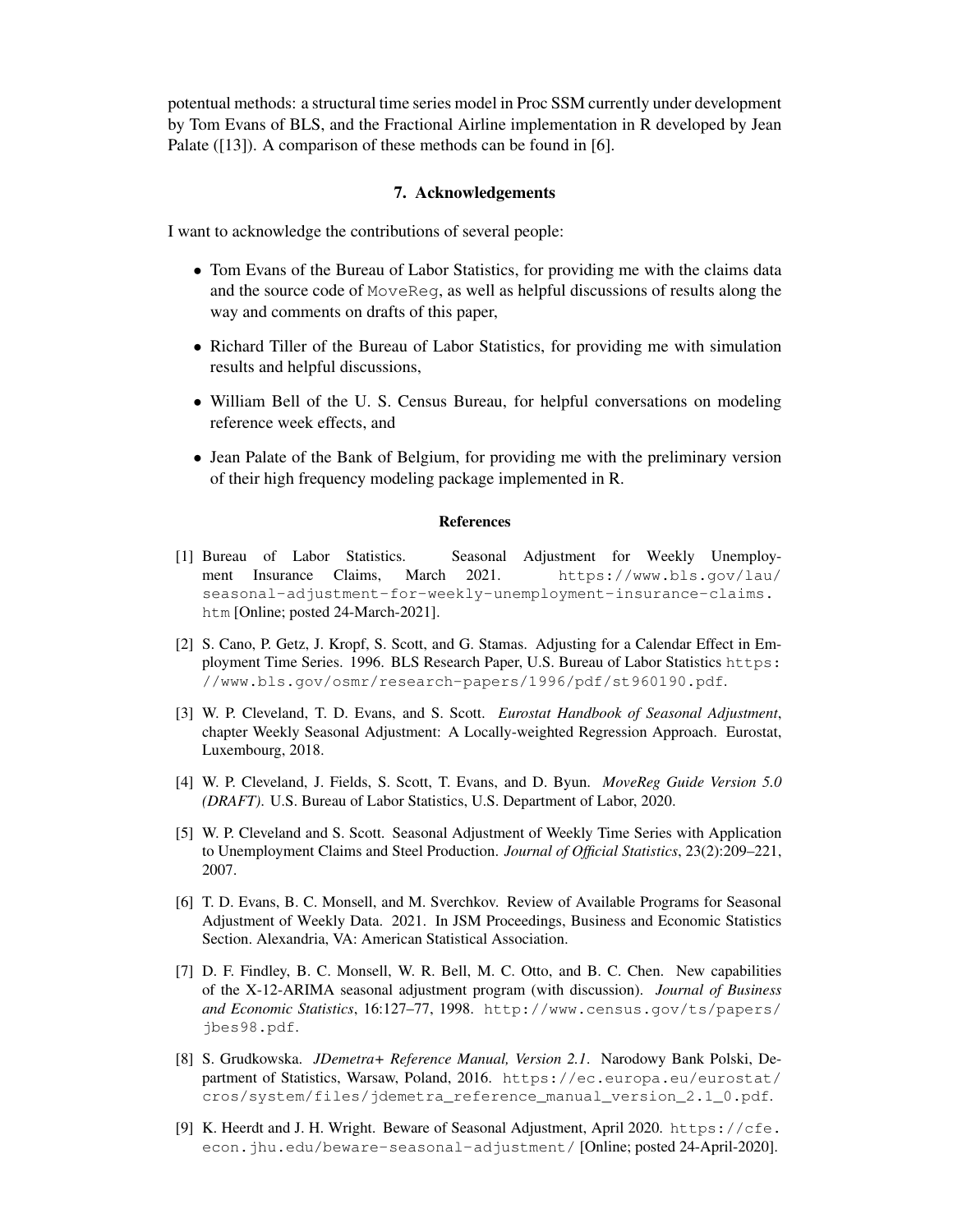- [10] G. Ljung. On Outlier Detection in Time Series. *Journal of Royal Statistical Society B*, 55:559– 567, 1993.
- [11] D. Lytras and W. R. Bell. Modeling Recession Effects and the Consequences on Seasonal Adjustment. *Proceeding of the American Statistical Association, Business and Economic Statistics Section*, 2013. Available online at https://www.census.gov/ts/papers/ jsm2013lytrasfinal.pdf.
- [12] B. C. Monsell. Using R in Seasonal Adjustment Production of Official Statistics. 2020. In JSM Proceedings, Business and Economic Statistics Section. Alexandria, VA: American Statistical Association.
- [13] J. Palate. Fractional airline decomposition, 2019. https://github.com/nbbrd/ jd3-rtests/wiki/Fractional-airline-decomposition, Last changed on 2019-11-26.
- [14] J. Palate. *rjdhighfreq: Routines for modelling and seasonal adjustment of high frequency series, Version 0.0.4*. Bank of Belgium, Brussels, Belgium, August 2020. https://github. com/palatej/rjdhighfreq.
- [15] R Core Team. *R: A Language and Environment for Statistical Computing*. R Foundation for Statistical Computing, Vienna, Austria, 2019. https://www.R-project.org/.
- [16] C. Sax and D. Eddelbuettel. Seasonal adjustment by X-13ARIMA-SEATS in R. *Journal of Statistical Software*, 87(11):1–17, 2018.
- [17] R. Tiller, J. Oh, and L. Liu. Adapting the Seasonal Adjustment of Local Area Unemployment Statistics to the Covid-19 Pandemic. 2021. In JSM Proceedings, Government Statistics Section. Alexandria, VA: American Statistical Association.
- [18] Time Series Software Group. *X-13ARIMA-SEATS Reference Manual, Version 1.1*. U.S. Census Bureau, U.S. Department of Commerce, 2021. https: //www2.census.gov/software/x-13arima-seats/x13as/windows/ documentation/docx13ashtml.pdf.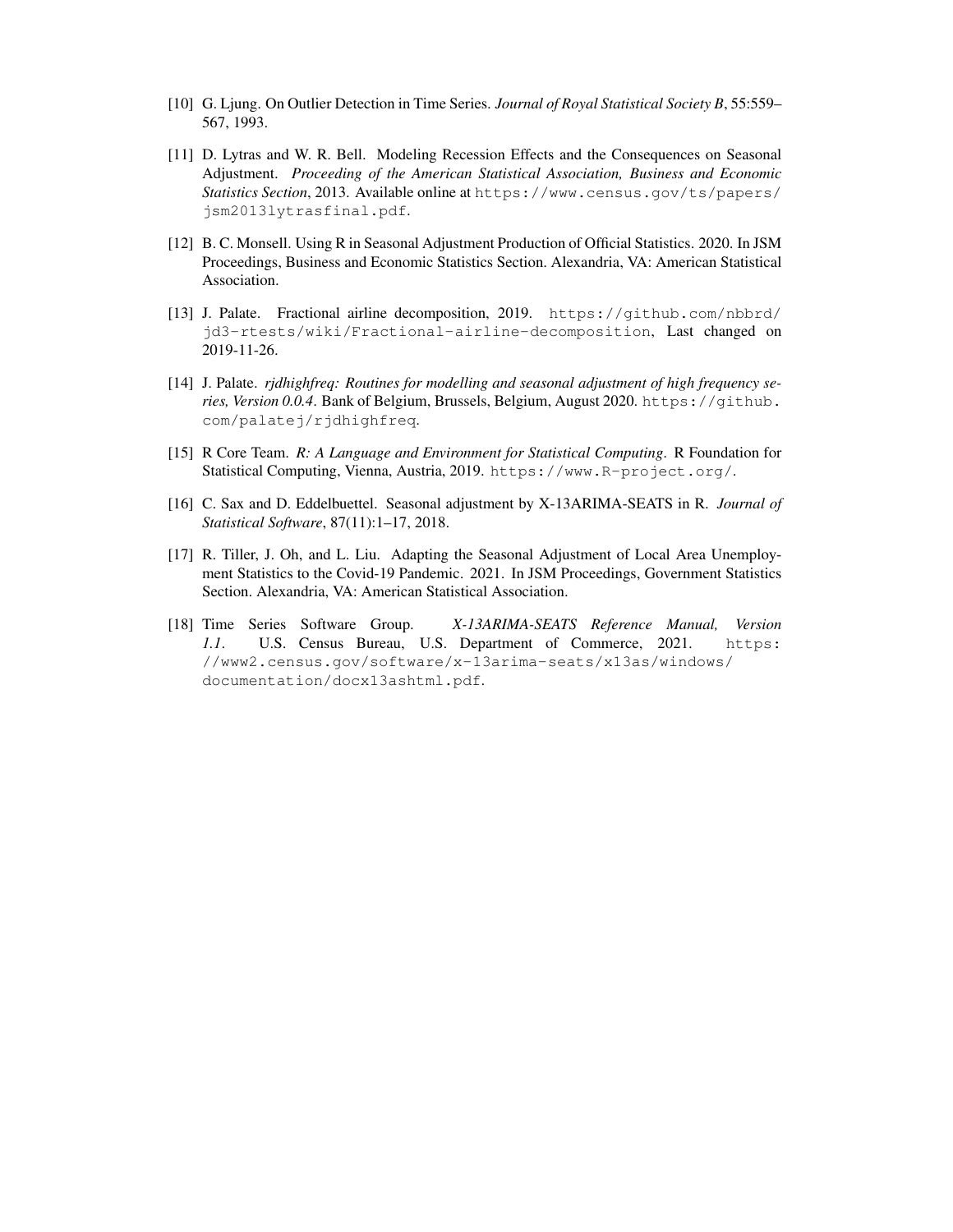| Name      | Coefficients | <b>Standard Error</b> | T-Value   |
|-----------|--------------|-----------------------|-----------|
| AO2005.37 | 0.7342       | 0.2029                | 3.6440    |
| AO2005.38 | 0.7547       | 0.2557                | 2.9832    |
| AO2005.39 | 0.2369       | 0.2717                | 0.8824    |
| AO2005.40 | 0.3995       | 0.2554                | 1.5810    |
| AO2005.41 | 0.5225       | 0.2021                | 2.6027    |
| AO2006.1  | 0.1205       | 0.1623                | 0.7457    |
| AO2007.2  | $-0.1955$    | 0.1634                | $-1.2019$ |
| AO2008.4  | 0.3276       | 0.1632                | 2.0163    |
| AO2012.45 | 0.8280       | 0.1681                | 4.9495    |
| AO2017.35 | 0.3331       | 0.1572                | 2.1273    |
| AO2020.12 | 26.7226      | 0.2215                | 121.6317  |
| AO2020.13 | 57.3677      | 0.3147                | 185.1992  |
| AO2020.14 | 58.9345      | 0.3897                | 154.9129  |
| AO2020.15 | 46.1199      | 0.4549                | 104.6920  |
| AO2020.16 | 39.6004      | 0.5126                | 80.4176   |
| AO2020.17 | 32.0952      | 0.5669                | 59.4129   |
| AO2020.18 | 25.5300      | 0.6182                | 43.6870   |
| AO2020.19 | 20.7881      | 0.6675                | 33.2147   |
| AO2020.20 | 19.2409      | 0.7150                | 28.9391   |
| AO2020.21 | 16.5952      | 0.7612                | 23.6360   |
| AO2020.22 | 13.8914      | 0.8065                | 18.8292   |
| AO2020.23 | 12.7822      | 0.8513                | 16.5524   |
| AO2020.24 | 11.9525      | 0.8941                | 14.8570   |
| AO2020.25 | 11.8420      | 0.9371                | 14.1613   |
| AO2020.26 | 11.5776      | 0.9799                | 13.3520   |
| AO2020.27 | 10.9097      | 1.0226                | 12.1588   |
| AO2020.28 | 11.4979      | 1.0651                | 12.4080   |
| AO2020.29 | 10.8693      | 1.1062                | 11.3872   |
| AO2020.30 | 9.6816       | 1.1480                | 9.8564    |
| AO2020.31 | 7.5886       | 1.1899                | 7.5174    |
| AO2020.32 | 5.9655       | 1.2316                | 5.7579    |
| AO2020.33 | 6.6462       | 1.2735                | 6.2570    |
| AO2020.34 | 5.9767       | 1.3154                | 5.4942    |
| AO2020.35 | 6.1134       | 1.3576                | 5.4924    |
| AO2020.36 | 6.2874       | 1.4012                | 5.5217    |
| AO2020.37 | 5.9125       | 1.4430                | 5.0850    |
| AO2020.38 | 5.9941       | 1.4850                | 5.0523    |
| AO2020.39 | 5.2284       | 1.5278                | 4.3207    |
| AO2020.40 | 4.9549       | 1.5709                | 4.0171    |
| AO2020.41 | 5.5025       | 1.6143                | 4.3791    |
| AO2020.42 | 5.3221       | 1.6579                | 4.1603    |
| AO2020.43 | 4.7830       | 1.7020                | 3.6740    |
| AO2020.44 | 4.9098       | 1.7463                | 3.7081    |
| AO2020.45 | 4.2585       | 1.7911                | 3.1635    |
| AO2020.46 | 4.5594       | 1.8362                | 3.3332    |
| AO2020.47 | 5.0407       | 1.8818                | 3.6277    |
| AO2020.48 | 4.4745       | 1.9278                | 3.1715    |

Table 1: Initial Claims Outliers, AO Only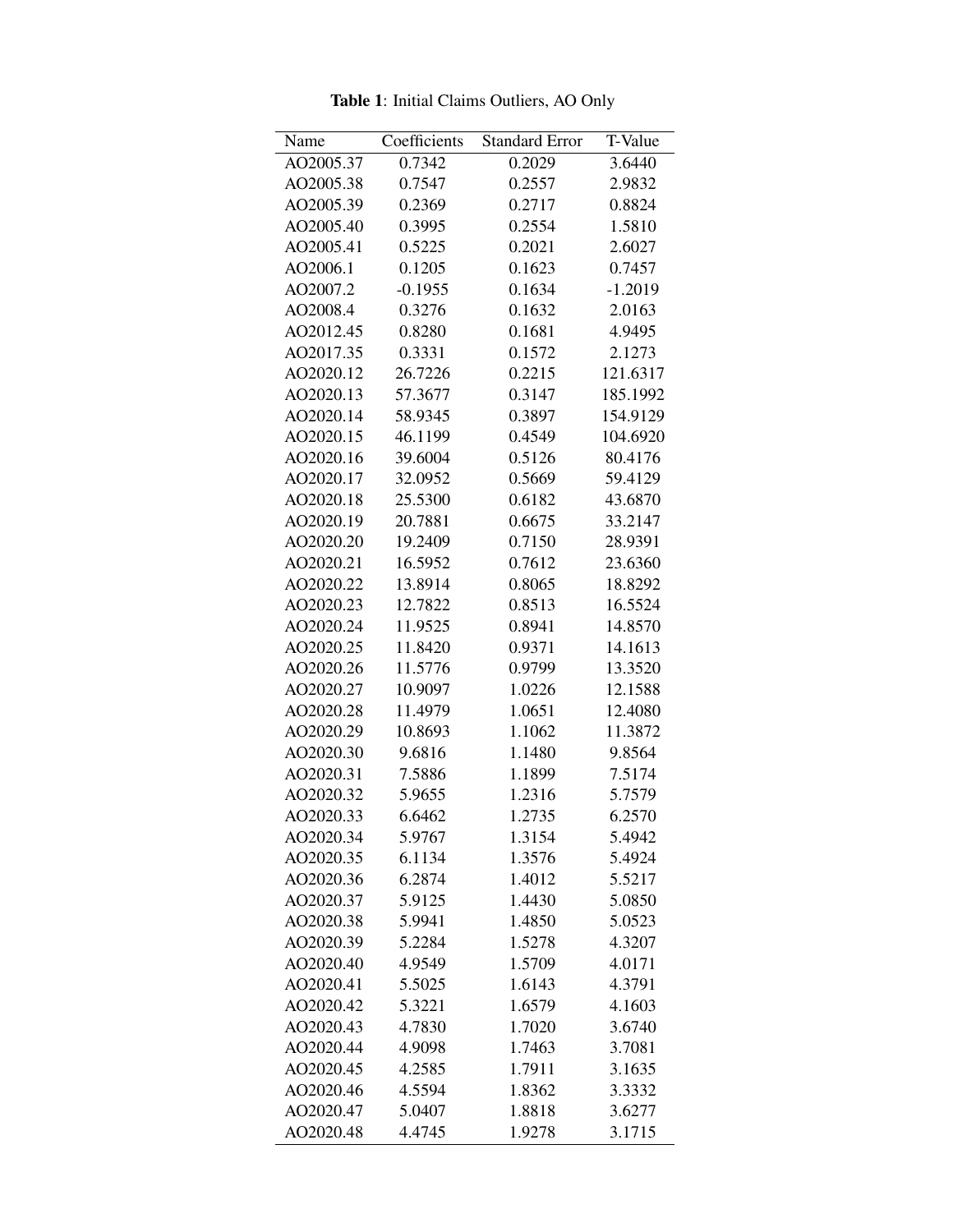| Name      | Coefficients | Standard Error | T-Value |
|-----------|--------------|----------------|---------|
| AO2020.49 | 5.4575       | 1.9741         | 3.8111  |
| AO2020.50 | 6.0542       | 2.0210         | 4.1668  |
| AO2020.51 | 5.0933       | 2.0682         | 3.4560  |
| AO2020.52 | 4.6677       | 2.1239         | 3.1165  |
| AO2021.1  | 4.6531       | 2.1648         | 3.0713  |
| AO2021.2  | 5.4306       | 2.2133         | 3.5375  |
| AO2021.3  | 5.6508       | 2.2627         | 3.6332  |
| AO2021.4  | 5.3196       | 2.3122         | 3.3772  |
| AO2021.5  | 5.4397       | 2.3626         | 3.4105  |
|           |              |                |         |

Table 1: Initial Claims Outliers (continued)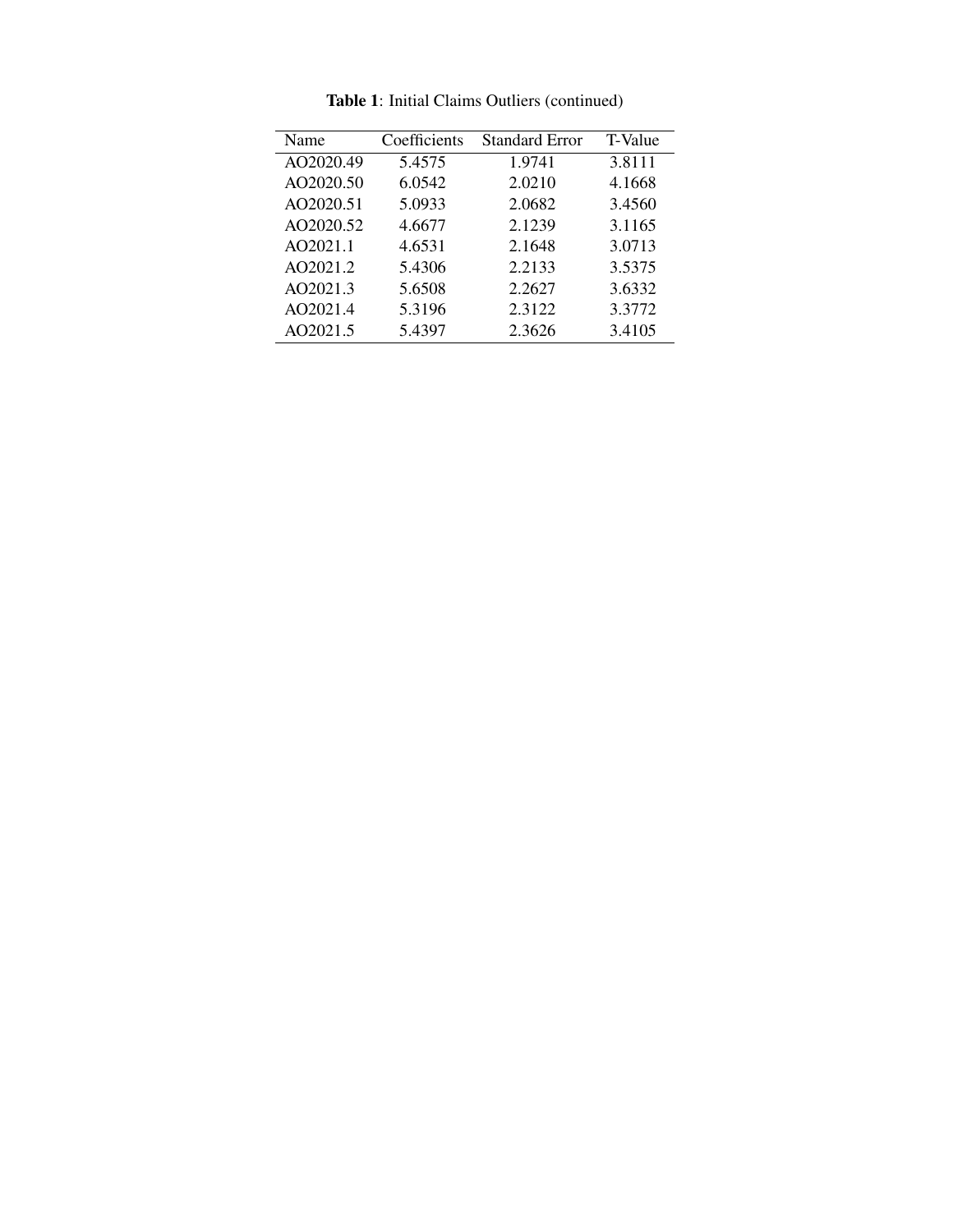| Name      | Coefficients | <b>Standard Error</b> | T-Value    |
|-----------|--------------|-----------------------|------------|
| LS2008.48 | 0.4830       | 0.0654                | 7.3900     |
| LS2020.12 | 1.4603       | 0.0650                | 22.4747    |
| LS2020.13 | 4.8065       | 0.0650                | 73.9901    |
| LS2020.14 | 4.4318       | 0.0650                | 68.2278    |
| LS2020.15 | 3.8375       | 0.0650                | 59.0781    |
| LS2020.16 | 1.6331       | 0.0650                | 25.1406    |
| LS2020.17 | 4.0583       | 0.0650                | 62.4738    |
| LS2020.18 | $-0.7975$    | 0.0650                | $-12.2767$ |
| AO2020.19 | 3.9589       | 0.0650                | 60.9422    |
| LS2020.19 | $-1.7154$    | 0.0917                | $-18.7265$ |
| LS2020.23 | $-0.4136$    | 0.0650                | $-6.3674$  |
| LS2020.24 | $-0.8662$    | 0.0650                | $-13.3317$ |
| LS2020.26 | $-0.8601$    | 0.0651                | $-13.2255$ |
| AO2020.27 | 0.8212       | 0.0478                | 17.1931    |
| AO2020.29 | 0.7326       | 0.0461                | 15.8978    |
| LS2020.31 | $-0.6164$    | 0.0650                | $-9.4837$  |
| LS2020.32 | $-1.0489$    | 0.0650                | $-16.1398$ |
| LS2020.34 | $-0.6560$    | 0.0651                | $-10.0886$ |
| AO2020.35 | 0.5308       | 0.0496                | 10.7125    |
| LS2020.38 | $-1.2888$    | 0.0651                | $-19.8062$ |
| LS2020.39 | $-0.8540$    | 0.0650                | $-13.1388$ |
| LS2020.40 | $-1.1916$    | 0.0650                | $-18.3342$ |
| LS2020.41 | $-0.8206$    | 0.0651                | $-12.6148$ |
| LS2020.42 | $-0.6809$    | 0.0652                | $-10.4430$ |
| LS2020.43 | $-0.5558$    | 0.0651                | $-8.5413$  |
| LS2020.44 | $-0.4417$    | 0.0653                | $-6.7703$  |
| AO2020.47 | $-0.3200$    | 0.0464                | $-6.8929$  |

Table 2: Outliers Fit to Initial Claims Series, Automatic Outlier Idenfication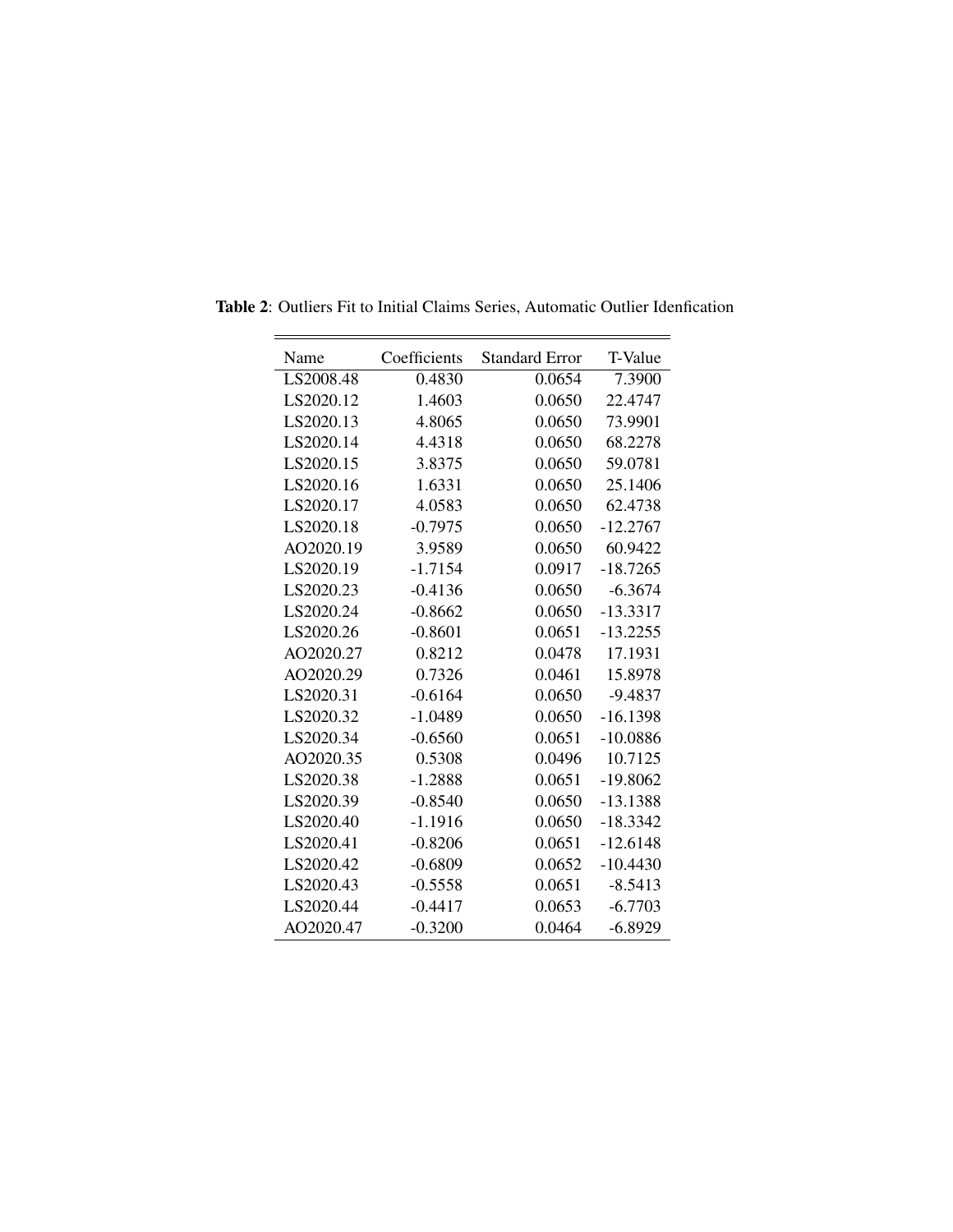Table 3: Outliers Fit to Initial Claims Series, Automatic Outlier Idenfication with TC2020.13 added

| Name      | Coefficients | Standard Error | T-Value    |
|-----------|--------------|----------------|------------|
| AO2008.49 | 0.8975       | 0.1687         | 5.3444     |
| AO2019.47 | $-0.3439$    | 0.1812         | $-1.9081$  |
| LS2020.12 | 26.7079      | 0.2386         | 112.9863   |
| TC2020.13 | 30.5628      | 0.2370         | 130.1514   |
| AO2020.14 | 10.6130      | 0.2428         | 44.1299    |
| LS2020.14 | $-6.6523$    | 0.3439         | $-19.7156$ |
| LS2020.16 | $-4.4900$    | 0.2429         | -18.6605   |
| LS2020.17 | $-5.6387$    | 0.2392         | $-23.7955$ |
| LS2020.18 | $-4.8455$    | 0.2388         | $-20.4775$ |
| LS2020.19 | $-3.1594$    | 0.2388         | $-13.3546$ |
| LS2020.21 | $-1.3061$    | 0.2391         | $-5.5130$  |
| LS2020.22 | -1.4691      | 0.2389         | $-6.2072$  |
| LS2020.28 | 1.3535       | 0.2449         | 5.5821     |
| LS2020.31 | $-1.5160$    | 0.2386         | $-6.4144$  |
| AO2020.32 | $-1.1254$    | 0.1685         | $-6.7105$  |
| LS2021.2  | 0.8623       | 0.2402         | 3.6240     |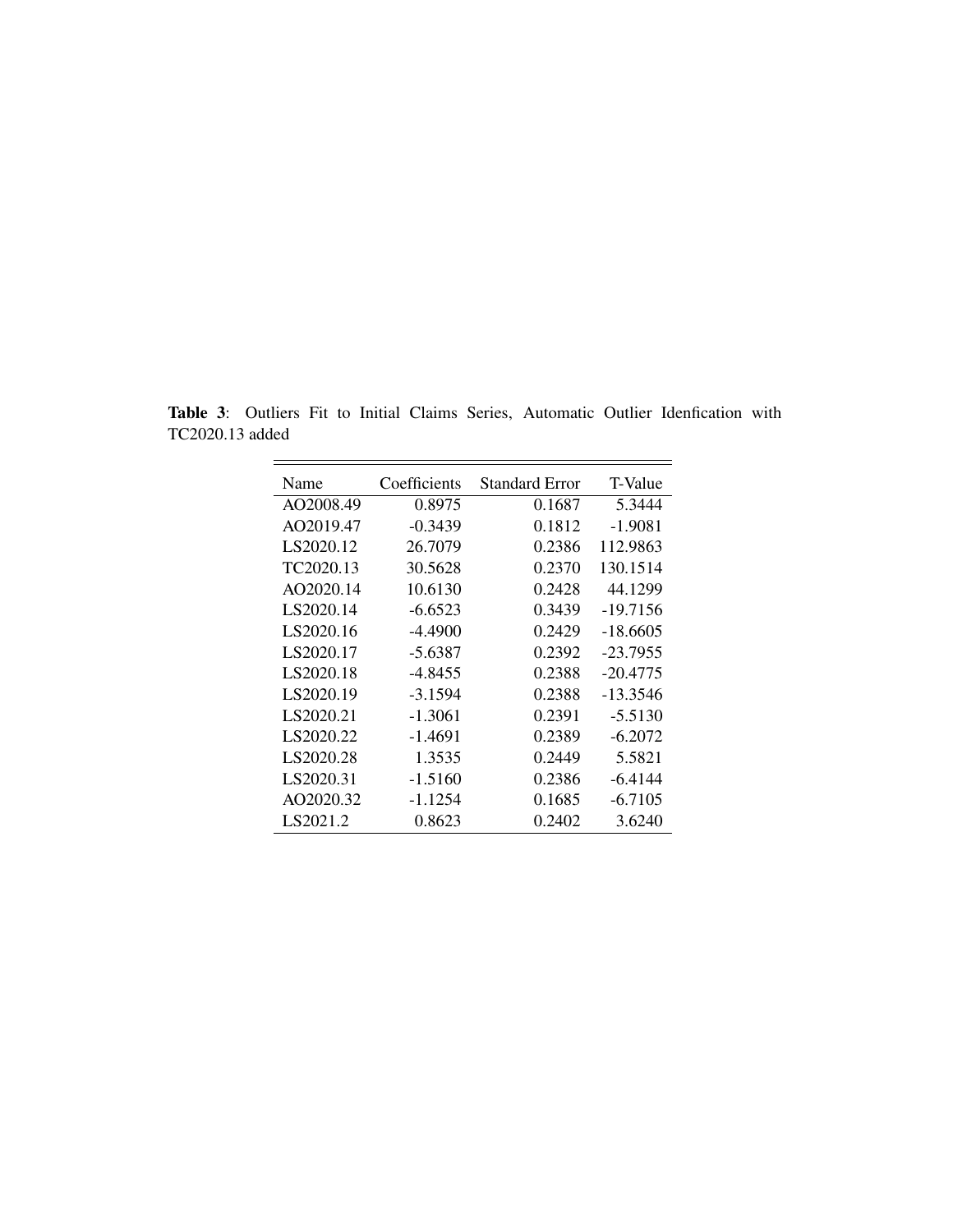| Name               | Coefficients | <b>Standard Error</b> | T-Value  |
|--------------------|--------------|-----------------------|----------|
| AO2010.Feb         | $-0.7821$    | 0.1046                | $-7.48$  |
| AO2011.Jan         | $-0.6211$    | 0.1049                | $-5.92$  |
| AO2014.Feb         | $-0.6332$    | 0.1042                | $-6.07$  |
| good friday 2006   | $-0.8064$    | 0.1060                | $-7.61$  |
| good friday 2017   | $-0.5381$    | 0.1055                | $-5.10$  |
| easter 2004        | $-0.1833$    | 0.1065                | $-1.72$  |
| easter 2007        | $-0.2835$    | 0.1058                | $-2.68$  |
| easter 2009        | $-0.2844$    | 0.1054                | $-2.70$  |
| easter 2012        | $-0.1492$    | 0.1051                | $-1.42$  |
| labor day 2009     | $-2.6103$    | 0.1072                | $-24.36$ |
| labor day 2015     | $-2.5501$    | 0.1072                | $-23.78$ |
| columbus day 2003  | $-0.2554$    | 0.1286                | $-1.99$  |
| columbus day 2004  | $-0.1008$    | 0.1282                | $-0.79$  |
| columbus day 2005  | $-0.1807$    | 0.1279                | $-1.41$  |
| columbus day 2006  | $-0.2792$    | 0.1276                | $-2.19$  |
| columbus day 2007  | $-0.1930$    | 0.1254                | $-1.54$  |
| columbus day 2008  | $-0.2002$    | 0.1268                | $-1.58$  |
| columbus day 2009  | $-0.5433$    | 0.1287                | $-4.22$  |
| columbus day 2010  | $-0.2095$    | 0.1265                | $-1.66$  |
| columbus day 2011  | $-0.3037$    | 0.1258                | $-2.41$  |
| columbus day 2012  | $-0.2044$    | 0.1236                | $-1.65$  |
| columbus day 2014  | $-0.2055$    | 0.1250                | $-1.64$  |
| columbus day 2015  | $-0.2955$    | 0.1272                | $-2.32$  |
| columbus day 2016  | $-0.3632$    | 0.1252                | $-2.90$  |
| columbus day 2017  | $-0.2244$    | 0.1252                | $-1.79$  |
| columbus day 2018  | $-0.2524$    | 0.1233                | $-2.05$  |
| veteran's day 2007 | $-0.3671$    | 0.1149                | $-3.20$  |
| veteran's day 2004 | $-0.4018$    | 0.1144                | $-3.51$  |
| veteran's day 2005 | $-0.3566$    | 0.1141                | $-3.13$  |
| veteran's day 2006 | $-0.3246$    | 0.1136                | $-2.86$  |
| veteran's day 2008 | $-0.5283$    | 0.1130                | $-4.67$  |
| veteran's day 2009 | $-0.6134$    | 0.1144                | $-5.36$  |
| veteran's day 2010 | $-0.5038$    | 0.1134                | $-4.44$  |
| veteran's day 2011 | $-0.4229$    | 0.1124                | $-3.76$  |
| veteran's day 2014 | $-0.3793$    | 0.1121                | $-3.38$  |
| veteran's day 2015 | $-0.5416$    | 0.1135                | $-4.77$  |
| veteran's day 2016 | $-0.3967$    | 0.1124                | $-3.53$  |
| veteran's day 2017 | $-0.1985$    | 0.1124                | $-1.77$  |
| $\theta_1$         | 0.6359       | 0.0531                | 11.98    |
| $\theta_{12}$      | 0.9114       | 0.0449                | 20.32    |

Table 4: regARIMA Model for Total Actual Hours at Work, Usually Fulltime, Using Individual Reference Week Regressors.

 $\overline{\phantom{0}}$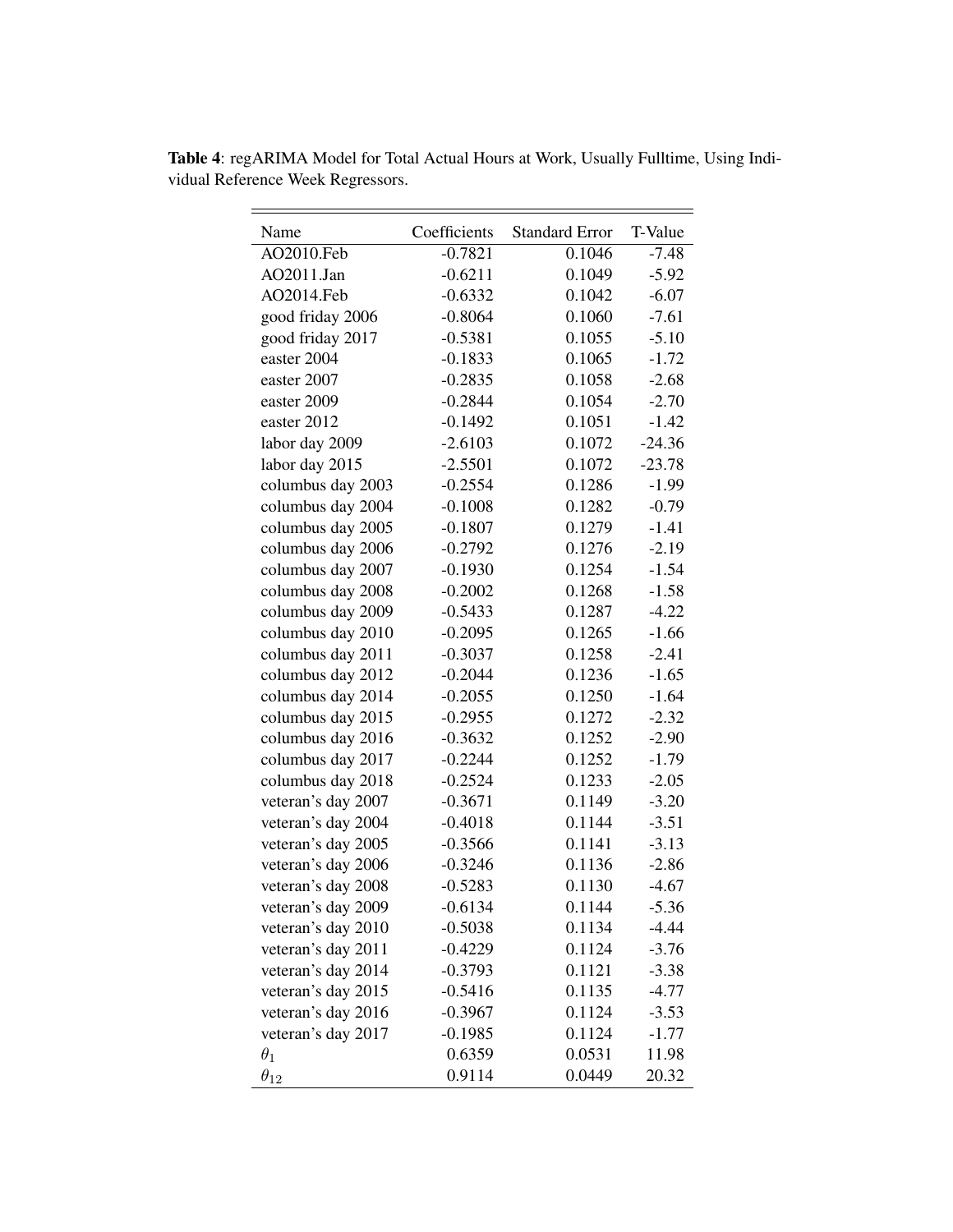| Regression             | Degrees of Freedom          | Chi-Square | P-Value |
|------------------------|-----------------------------|------------|---------|
| Good Friday            | 2                           | 79.02      | 0.00    |
| Easter                 | 4                           | 15.72      | 0.00    |
| Labor Day              | $\mathcal{D}_{\mathcal{L}}$ | 1097.82    | 0.00    |
| Columbus Day           | 15                          | 24.05      | 0.06    |
| Veteran's Day          | 12                          | 69.51      | 0.00    |
| All Holiday Regressors | 35                          | 1265.16    | 0.00    |

Table 5: regARIMA Model for Total Actual Hours at Work, Usually Fulltime, Using Individual Reference Week Regressors

Table 6: regARIMA Model for Total Actual Hours at Work, Usually Fulltime, Using Grouped Reference Week Regressors

| Name          | Coefficients | <b>Standard Error</b> | T-Value  |
|---------------|--------------|-----------------------|----------|
| AO2010.Feb    | $-0.7507$    | 0.1117                | $-6.72$  |
| AO2011.Jan    | $-0.6145$    | 0.1115                | $-5.51$  |
| AO2014.Feb    | $-0.6319$    | 0.1119                | $-5.65$  |
| good friday   | $-0.6748$    | 0.0829                | $-8.14$  |
| easter        | $-0.2209$    | 0.0636                | $-3.47$  |
| labor day     | $-2.5235$    | 0.0813                | $-31.03$ |
| columbus      | 0.2543       | 0.0833                | 3.05     |
| veteran's day | 0.4106       | 0.0588                | 6.98     |
| $\theta_1$    | 0.6339       | 0.0531                | 11.95    |
| $\theta_{12}$ | 0.9172       | 0.0439                | 20.91    |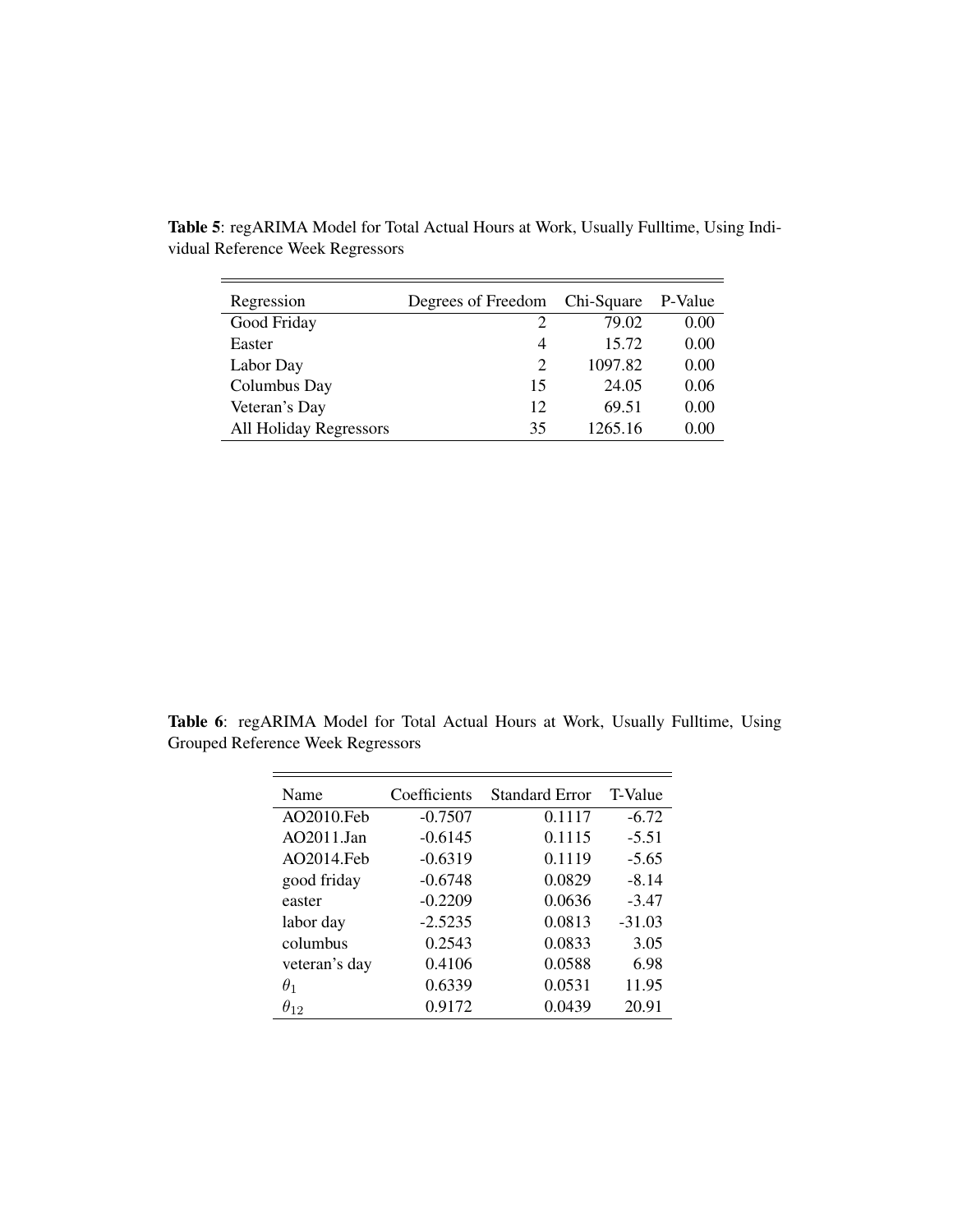| Name               | Coefficients | <b>Standard Error</b> | T-Value  |
|--------------------|--------------|-----------------------|----------|
| AO2010.Feb         | $-0.7525$    | 0.1094                | $-6.88$  |
| AO2011.Jan         | $-0.6145$    | 0.1091                | $-5.63$  |
| AO2014.Feb         | $-0.6242$    | 0.1099                | $-5.68$  |
| good friday 2006   | $-0.8097$    | 0.1112                | $-7.28$  |
| good friday 2017   | $-0.5408$    | 0.1108                | $-4.88$  |
| easter 2004        | $-0.1903$    | 0.1117                | $-1.70$  |
| easter 2007        | $-0.2881$    | 0.1110                | $-2.59$  |
| easter 2009        | $-0.2709$    | 0.1107                | $-2.45$  |
| easter 2012        | $-0.1507$    | 0.1104                | $-1.36$  |
| labor day 2009     | $-2.5218$    | 0.1094                | $-23.05$ |
| labor day 2015     | $-2.5227$    | 0.1096                | $-23.02$ |
| columbus day 2013  | 0.3216       | 0.1116                | 2.88     |
| columbus day 2019  | 0.2011       | 0.1159                | 1.74     |
| veteran's day 2007 | 0.4448       | 0.1102                | 4.04     |
| veteran's day 2012 | 0.2706       | 0.1102                | 2.46     |
| veteran's day 2013 | 0.4635       | 0.1127                | 4.11     |
| veteran's day 2018 | 0.4429       | 0.1114                | 3.98     |
| veteran's day 2019 | 0.4368       | 0.1197                | 3.65     |
| $\theta_1$         | 0.6235       | 0.0536                | 11.62    |
| $\theta_{12}$      | 0.9177       | 0.0437                | 21.02    |

Table 7: regARIMA Model for Total Actual Hours at Work, Usually Fulltime, Using Individual Reference Week Regressors with Columbus Day and Veteran's Day Reversed

Table 8: regARIMA Model for Total Actual Hours at Work, Usually Fulltime, Using Individual Reference Week Regressors with Columbus Day and Veteran's Day Reversed

| Regression                    | Degrees of Freedom          | Chi-Square | P-Value |
|-------------------------------|-----------------------------|------------|---------|
| Good Friday                   | $\mathcal{D}$               | 72.19      | 0.00    |
| Easter                        | 4                           | 14.12      | 0.01    |
| Labor Day                     | 2                           | 1003.36    | 0.00    |
| Columbus Day                  | $\mathcal{D}_{\mathcal{L}}$ | 10.72      | 0.00    |
| Veteran's Day                 | 5                           | 53.02      | 0.00    |
| <b>All Holiday Regressors</b> | 15                          | 1121.70    | 0.00    |

| Table 9: CPS At Work Series |  |  |  |  |  |
|-----------------------------|--|--|--|--|--|
|-----------------------------|--|--|--|--|--|

| Series Name | Description                                           |
|-------------|-------------------------------------------------------|
| n2005054    | <b>Total Actual Hours at Work</b>                     |
| n2505054    | <b>Total Actual Hours at Work Usually Fulltime</b>    |
| n2033120    | NonAgricultural Actual Avg Hours at Work              |
| n2533120    | NonAgricultural Actual Hours at Work Usually Fulltime |
| n2033251    | Wage and Salary Avg Actual Hours at Work              |
| n2533251    | Wage and Salary Actual Hours at Work Usually Fulltime |